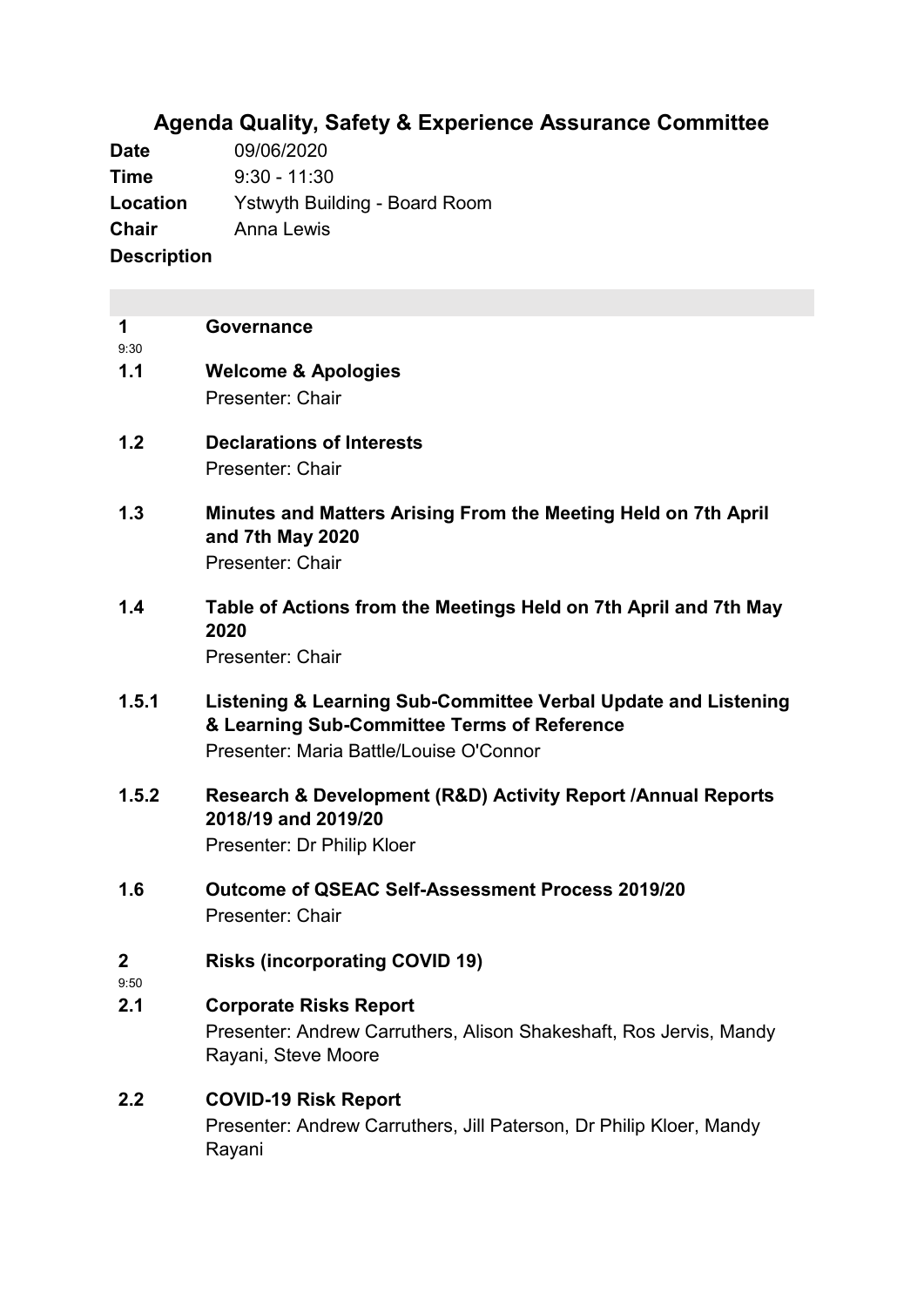| 3<br>10:20   | <b>Assurance</b>                                                                                                           |
|--------------|----------------------------------------------------------------------------------------------------------------------------|
| 3.1          | <b>COVID 19 Response Update</b><br><b>Presenter: Andrew Carruthers</b>                                                     |
| 3.2          | <b>Quality and Safety Assurance Report including External Monitoring</b><br><b>Final Reports</b><br>Presenter: Sian Passey |
| 3.3          | <b>Clinical Audit Position Statement</b><br>Presenter: Mandy Rayani/lan Bebb                                               |
| 3.4          | <b>Cancer Treatments during COVID 19</b><br>Presenter: Keith Jones                                                         |
| 3.5          | New Liberty Protection Safeguard Implications for Hywel Dda<br>Deferred                                                    |
| 3.6          | Being Open Process / Duty of Candour in the NHS<br>Deferred                                                                |
| 3.7          | <b>Trans-Catheter Aortic Value Insertion (TAVI) Progress</b><br>Presenter: John Evans<br>Verbal                            |
| 4            | <b>Operational Groups Update</b>                                                                                           |
| 4.1          | <b>Safeguarding Report</b><br><b>Presenter: Sian Passey</b>                                                                |
| 4.2          | Infection, Protection and Control (IP&C) Update<br>Presenter: Sharon Daniel                                                |
| 5            | <b>For Approval</b>                                                                                                        |
| 5.1          | <b>Putting Things Right (PTR) Policy</b><br>Presenter: Mandy Rayani                                                        |
| 5.2          | <b>Management and Distribution of Safety Alerts and Notices Policy</b><br>Presenter: Mandy Rayani                          |
| 6            | <b>For Information</b>                                                                                                     |
| 11:10<br>6.1 | <b>Quality, Safety &amp; Experience Assurance Committee Work Plan</b><br>2020/21<br>Presenter: Chair                       |
|              | Page 2                                                                                                                     |